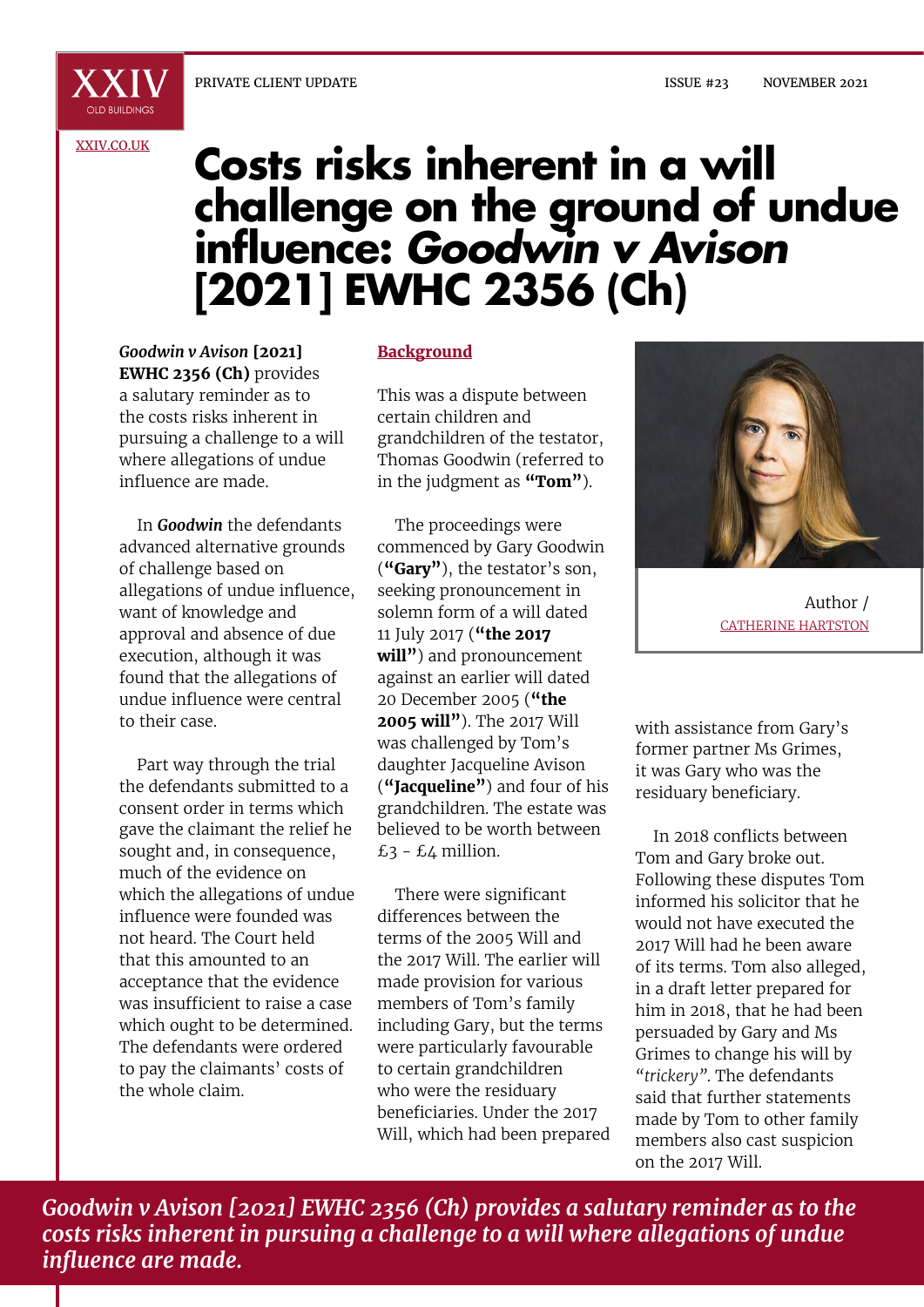

[XXIV.CO.UK](http://xxiv.co.uk)

# *The defendants were ordered to pay the claimants' costs...*

#### **The nature of the claims and the litigation**

Jacqueline resisted the validity of the 2017 will on the grounds of: (a) absence of due execution; (b) want of knowledge and approval of the terms of the 2017 will; and (c) undue influence of Gary and Ms Grime. Jacqueline's defence and counterclaim were adopted by the third to fifth defendants. The Judge said at [20] that the case was *"effectively one of an allegation of fraud on the part of the claimant and his then girlfriend (in acting to procure a testator to execute a will, knowing that the testator neither knew or approved of its contents nor would have made such a will had he known such contents and/or that their conduct was such as to overcome his will by asserting undue influence over him)"*.

The second defendant, who did not advance a counterclaim, did not admit due execution of the 2017 Will and required it to be proved in solemn form, giving the notice required pursuant to CPR  $r.57.7(5)$ .

A significant feature of the litigation was the time at which certain evidence came out. Gary made late disclosure

of recordings of meetings which he had attended with Tom and a solicitor. A third party disclosure order to obtain solicitors' papers (which were then held by several firms) was only finally resolved on the first day of trial. This evidence was described by the Court as *"really important"* to the determination of the case (at [138]).

Such was the progress of the trial that, part way through, the defendants entered into a consent order as described above and informed the Court that they no longer challenged the 2017 Will. The Judge gave an ex tempore judgment on the claim and gave reasons for the costs order in a separate judgment.

The costs judgment records the Court's finding (based on the evidence that had then been heard) that Tom had known and approved the terms of the 2017 Will. The Court further concluded that Tom was a man of acute business sense who had retained capacity until at least a few weeks before his death; that he had been prone to make promises which he did not keep; and that he did not always tell the truth.

Indeed, over the years there were various breakdowns in the relationships between Tom and other members of his family such that Gary intimated, and Jacqueline actually commenced, proprietary estoppel claims against Tom.

#### **Legal principles**

The Court summarised the general principles relevant to costs orders in the context of contentious probate claims  $(at [21] - [24])$ , including the following matters:

a. The starting point is, as set out in CPR  $r.44.2(2)(a)$ , that in general costs will follow the event, although the Court may make a different order. This applies in a probate claim as in any other and the notion that the costs of an unsuccessful party will be paid from the estate is wrong.

b. In exercising its discretion on costs the Court will have regard to the matters set out in CPR r. $4.2(4)$  and  $(5)$ .

*...the case was "effectively one of an allegation of fraud on the part of the claimant and his then girlfriend..."*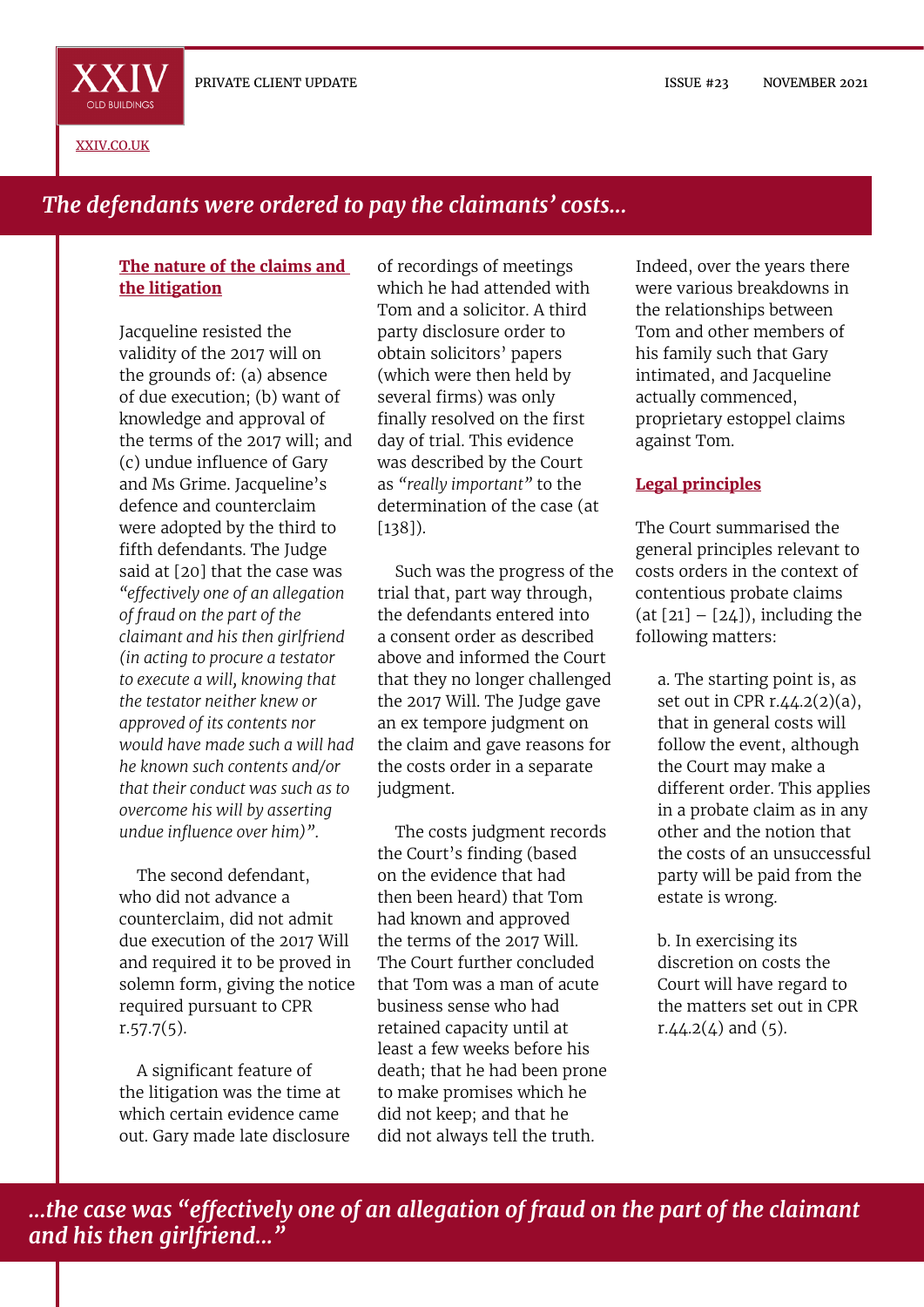

[XXIV.CO.UK](http://xxiv.co.uk)

### *"...if a person who makes a will or persons who are interested in the residue have been really the cause of the litigation, a case is made for costs to come out of the estate..." Spiers v English* **[1907] P.122**

c. In the event that allegations of fraud are made, and the case is lost or withdrawn, this will usually justify an order for costs on the indemnity basis.

In contentious probate claims two principles, which have been formulated on policy grounds, may justify a departure from the usual starting point. The first principle has been enunciated in the following terms:

"if a person who makes a will or persons who are interested in the residue have been really the cause of the litigation, a case is made for costs to come out of the estate (*Spiers v English* [1907] P.122 at p.123)." (Cited in *Goodwin* at  $[25]$ .

However, the Court noted that a strong case must be made out for the exception to apply, and that the modern tendency has been to narrow the scope of the principle.

As to the second principle, the Court may make no order as to costs if the circumstances lead reasonably to an investigation of the matter (see *Spiers v English* at p.123). The key enquiry in

this respect is whether the unsuccessful party acted reasonably in pursuing its case.

In circumstances in which there is a challenge to a will both on the ground of undue influence and on the ground of absence of knowledge and approval, a question might arise as to whether a party has acted reasonably in pursuing the latter claim even if the undue influence claim was not well founded. In this regard the Court observed at [43] that it was possible for the Court to make two separate costs orders, but that the likely result was that the person advancing the unsuccessful undue influence claim would have to pay the costs of both issues (*Carapeto v Good* **[2012] EWHC 640 (Ch)**).

Where a party runs no positive case, but only requires the will to be proved in solemn form pursuant to CPR r.57.7(5), no costs order will be made save where the court considers that there was no reasonable ground for opposing the will. CPR r.57.7(5) provides:

"(5)(a) A defendant may give notice in his defence that

he does not raise any positive case, but insists on the will being proved in solemn form and, for that purpose, will cross-examine the witnesses who attested the will

(b) If a defendant gives such a notice, the court will not make an order for costs against him unless it considers that there was no reasonable ground for opposing the will."

#### **The reasoning of the Court**

Notwithstanding that they had submitted to a consent order in terms that the claimant should be granted the relief he sought, the defendants argued that their costs should be paid out of the estate or, alternatively, that there should be no order as to costs.

The Court disagreed. Since the defendants sought to rely on one or other of the probate costs principles described above, the relevant question was:

"not whether the case ultimately failed but whether at the time it commenced and thereafter was persisted in the position was either that the testator (or residuary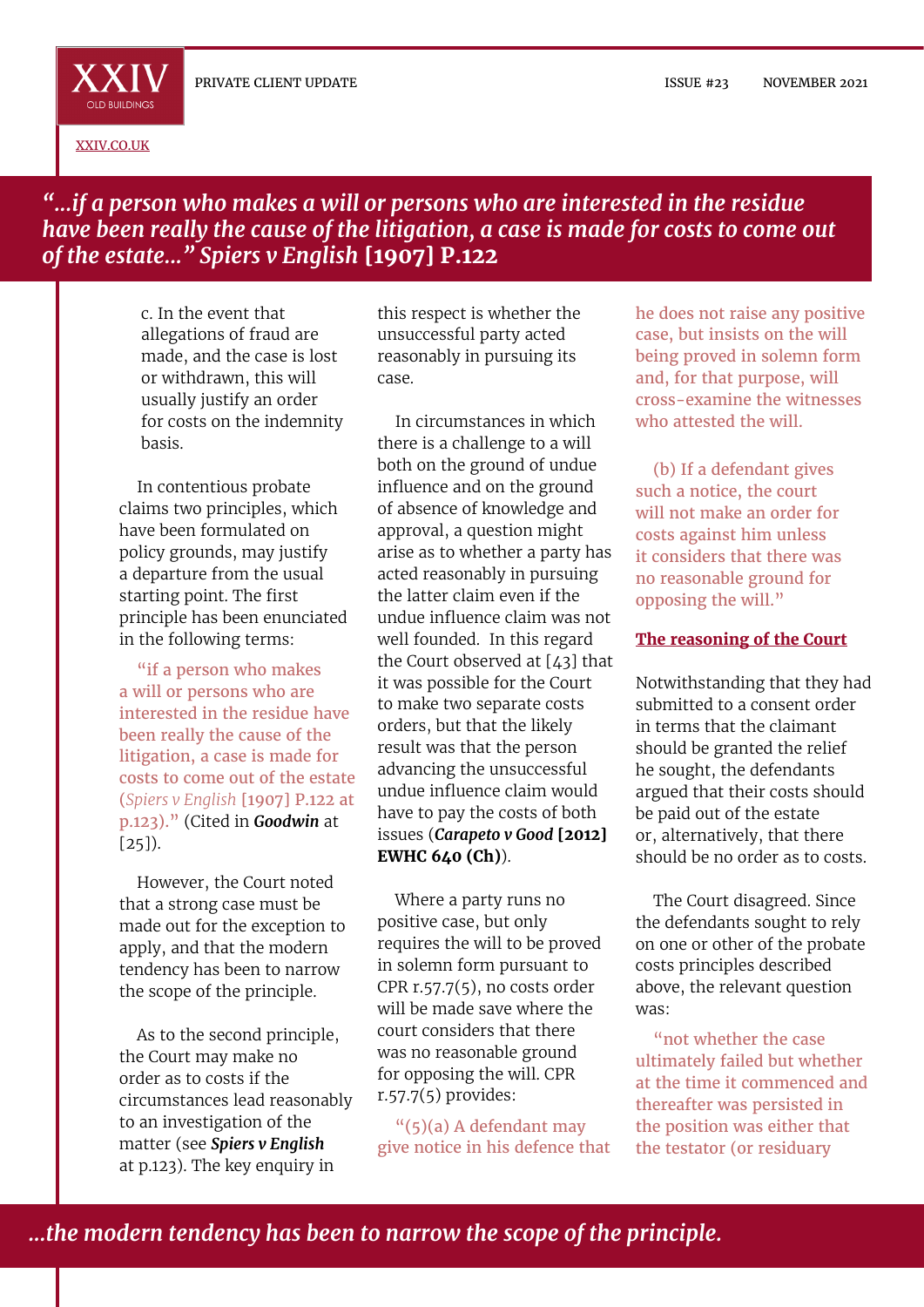ISSUE #23 NOVEMBER 2021

[XXIV.CO.UK](http://xxiv.co.uk)

OLD BUILDINGS

*...the relevant question was: "whether there were, at the least, reasonable grounds (within the meaning of the probate costs principles) for opposing the will and requiring the court to investigate."*

beneficiary) can be said to have had caused the relevant proceedings or whether there were, at the least, reasonable grounds (within the meaning of the probate costs principles) for opposing the will and requiring the court to investigate." (At [94]).

In short, the defendants failed to establish that either of the principles should be applied for the reasons discussed below.

#### *Due execution*

The Defendants' arguments on costs in relation to the case on due execution failed. It was held that the matters which had been relied upon were insufficient to raise even an issue as to due execution. It followed that the defendants' conduct in advancing the case was not reasonable: it could not be reasonable for the defendants to assert that due execution had to be proved and to require expert evidence unless the circumstances justified it.

#### *Undue influence*

In relation to the claim based

on allegations of undue influence the defendants relied on matters including statements said to have been made by Tom to members of his family. It was contended that Tom had caused the litigation such that the first costs principle should be applied or, at least, that the circumstances had reasonably prompted an investigation of the matter.

As to the first costs principle, the Judge held that, following dicta of Hodson LJ in *Re Cutcliffe's Estate* **[1958] 3 W.L.R. 707**, the allegations of statements made by Tom to others did not give rise to a case for payment of the defendants' costs from the estate. Earlier in the judgment the following passage was cited:

"While it would not be possible to limit the circumstances in which a testator is said to have promoted litigation by leaving his own affairs in confusion, I cannot think it should extend to case where a testator by his words, either written or spoken, has misled other people, and perhaps inspired false hopes in their bosoms

#### that they may benefit after his death." (*Re Cutcliffe's Estate* at p.19.)

The alleged statements could in principle be of relevance to the question whether the circumstances had led reasonably to an investigation of the undue influence claim. However, since much of the relevant evidence had not been received by the Court, it could not be taken into account.

Nor did the other matters relied upon justify a finding that either Gary or Tom had caused the litigation, or that the circumstances raised sufficient suspicion to justify an investigation.

#### *Knowledge and approval*

For similar reasons, none of the matters relied on in relation to the knowledge and approval claim justified an application of either of the probate costs principles. However, even if this was wrong, the Court held (in the context of a discussion as to the costs liability of the second defendant) that:

"put broadly, the whole

*...the defendants' conduct in advancing the case was not reasonable: it could not be reasonable for the defendants to assert that due execution had to be proved and to require expert evidence unless the circumstances justified it.*